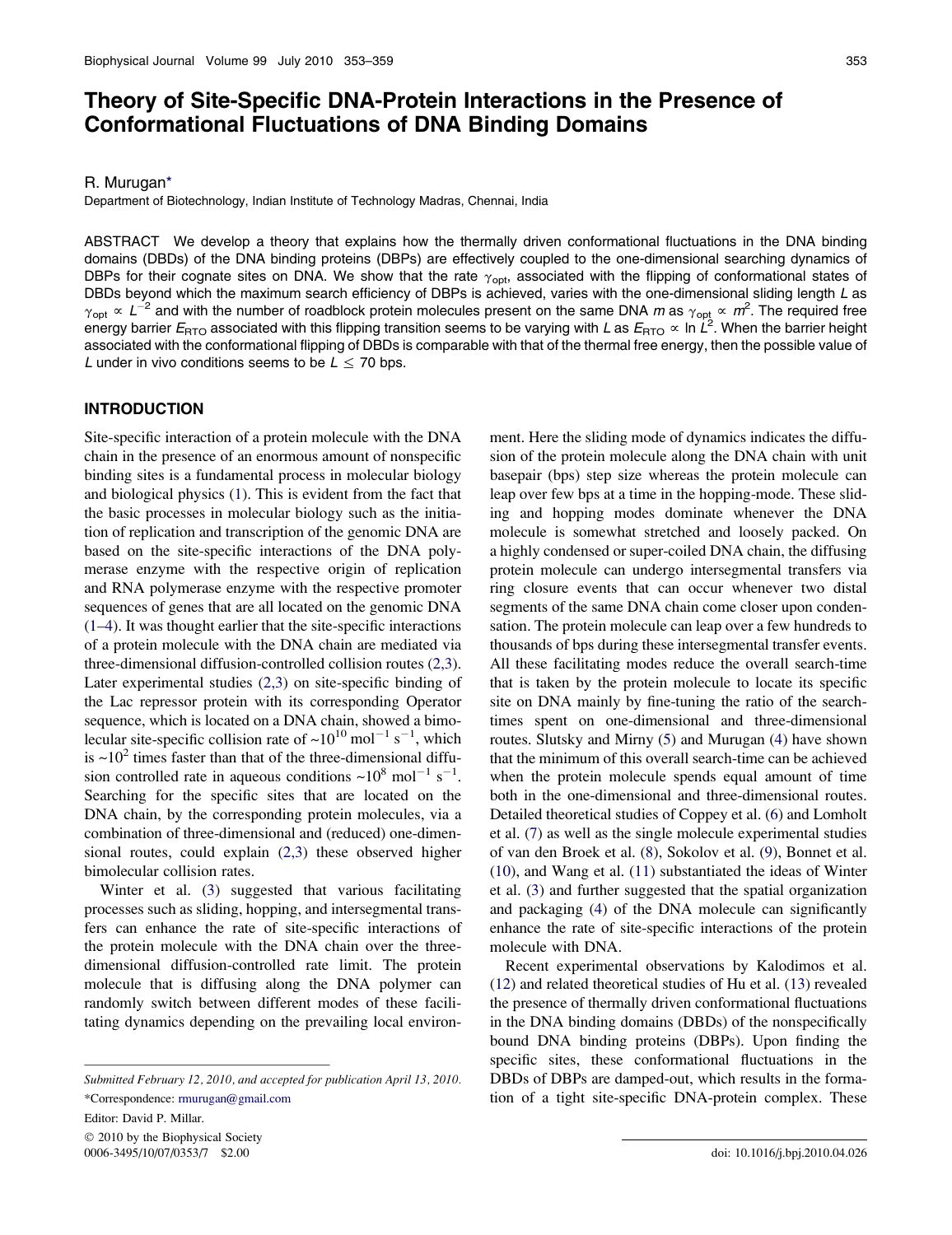results suggested [\(12,13\)](#page-6-0) the presence of at least two different conformations of DBDs—namely the plus or fastdiffusing state, and the minus or slow-diffusing state. In the fast-diffusing state, the protein molecule is somewhat loosely packed, or less ordered in structure, so that it can freely slide along the DNA. This means that the fastdiffusing state is less sensitive to the DNA sequence on which it slides and the DBPs cannot distinguish their specific sites from the nonspecific sites whenever their DBDs are in the fast-diffusing state. This is in contrast to the slowdiffusing state, in which the protein molecule is more ordered in structure and closely associated with the DNA sequence. When DBDs are in the slow-diffusing state, the DBPs slowly diffuse along the DNA chain and tightly bind with DNA upon locating their specific sites. The DBDs of DBPs undergo thermally driven conformational fluctuations between these plus  $(+)$  and minus  $(-)$  states.

Apparently, in the presence of such thermally driven conformational fluctuations in the DBDs, the DBPs can efficiently locate their specific binding sites by freely flipping between one-dimensional (Fig. 1) and three-dimensional modes. Because the fluctuation-induced flipping between plus- and minus-states is thermally driven, the maximum enhancement of the efficiency of searching for the specific sites which are located on the DNA chain by the respective protein molecules seems to be strictly restricted by the second law of thermodynamics (thermodynamic limit) ([12\)](#page-6-0). Recently, such a limit has been calculated in detail (13), and it seems that the search-time taken by DBPs to locate their specific sites on DNA could be closer to this thermodynamic limit only when the energy spectrum of such conformational fluctuations in the DBDs of DBPs is tuned by the selective pressure in such a way that the overall site-specific binding time is minimum.

It is still not clear how these thermally driven conformational fluctuations in the DBDs of DBPs are efficiently coupled to the searching dynamics of DBPs as they move toward their specific sites on the DNA chain. In this context, it is also not clear how the sliding length associated with the dynamics of the nonspecifically bound DBPs is influenced by the rate that is associated with the thermally driven flipping between the conformational states of DBDs of DBPs.

It is, additionally, of great importance to reveal the optimum-flipping rate required to achieve the minimum search time associated with the protein molecule of interest, in locating its specific binding site for a given sliding length, in the presence of other roadblock protein molecules also present on the same DNA. In this article, we address these issues in detail.

## **THEORY**

Consider a protein molecule that is searching for its specific binding site on DNA via a combination of one-dimensional and three-dimensional routes. Assume that the total length of



FIGURE 1 The DNA binding domain (DBD) of the DNA binding protein (DBP) molecule can exist in two possible states—namely, the plus or fastdiffusing state (*light shading*), and the minus or slow-diffusing state (*dark* shading). Flipping between these two different states with rate  $\gamma$  (s<sup>-1</sup>) is a thermally driven process. These different states are mainly characterized by distinct one-dimensional diffusion coefficients  $D_{\pm}$  associated with them and  $D_+$  >  $D_-$  for nonspecific DNA sequences. Upon making a nonspecific contact, the protein molecule of interest scans the DNA chain for an average sliding length of L bps and then dissociates from DNA to reassociate back at the same or different location of the same DNA chain after a brief threedimensional excursion. Such events are possible only within the capturing domain, which is characterized by the electrostatic attractive force field present in-between the phosphate backbone of the DNA polymer and the negative side chains of the amino acids present at the DBDs of DBPs. When the DBDs are in a fast-diffusing state, DBPs are less sensitive to the DNA sequence and freely diffuse along DNA. When the DBDs are in the slow-diffusing state, they are more sensitive to the DNA sequence and slowly diffuse along the DNA. Upon detecting the specific site  $(S)$ , the protein molecule flips to the slow-diffusing state and forms a tight complex. The transition  $(+) \rightleftarrows (-)$  associated with the DBDs of DBPs is a stochastic event that can occur irrespective of whether the DBPs are sliding along the DNA polymer or are in the three-dimensional excursion after a recent dissociation event.

the DNA chain is  $N$  bps. In line with two recent studies ([12,13](#page-6-0)), we assume that the DBD of the protein molecule can exist in two possible states—namely, the fast-diffusing plus-state which is less sensitive to the DNA sequence, and the slow-diffusing minus-state, which is more sensitive to DNA sequence and binds tightly upon detecting its target site on DNA. Flipping between these two different states is a thermally driven process. We assume that these different states are characterized by distinct one-dimensional diffusion coefficients  $D_{\pm}$  associated with them and  $D_{+} > D_{-}$ . Upon making a nonspecific contact, the protein molecule scans the DNA chain for an average sliding length of  $L$  bps and then dissociates from DNA to reassociate back at the same or different location of the same DNA chain after a brief three-dimensional excursion. Such events are possible only within the capturing domain, which is characterized by the electrostatic attractive force field that is present in between the negatively charged phosphate backbone of the DNA chain and the positively charged side chains of the amino acids present at the DBDs of DBPs (Fig. 1).

The conformational transition  $(+) \rightleftarrows (-)$  associated with the DBDs of DBPs is a stochastic process that can occur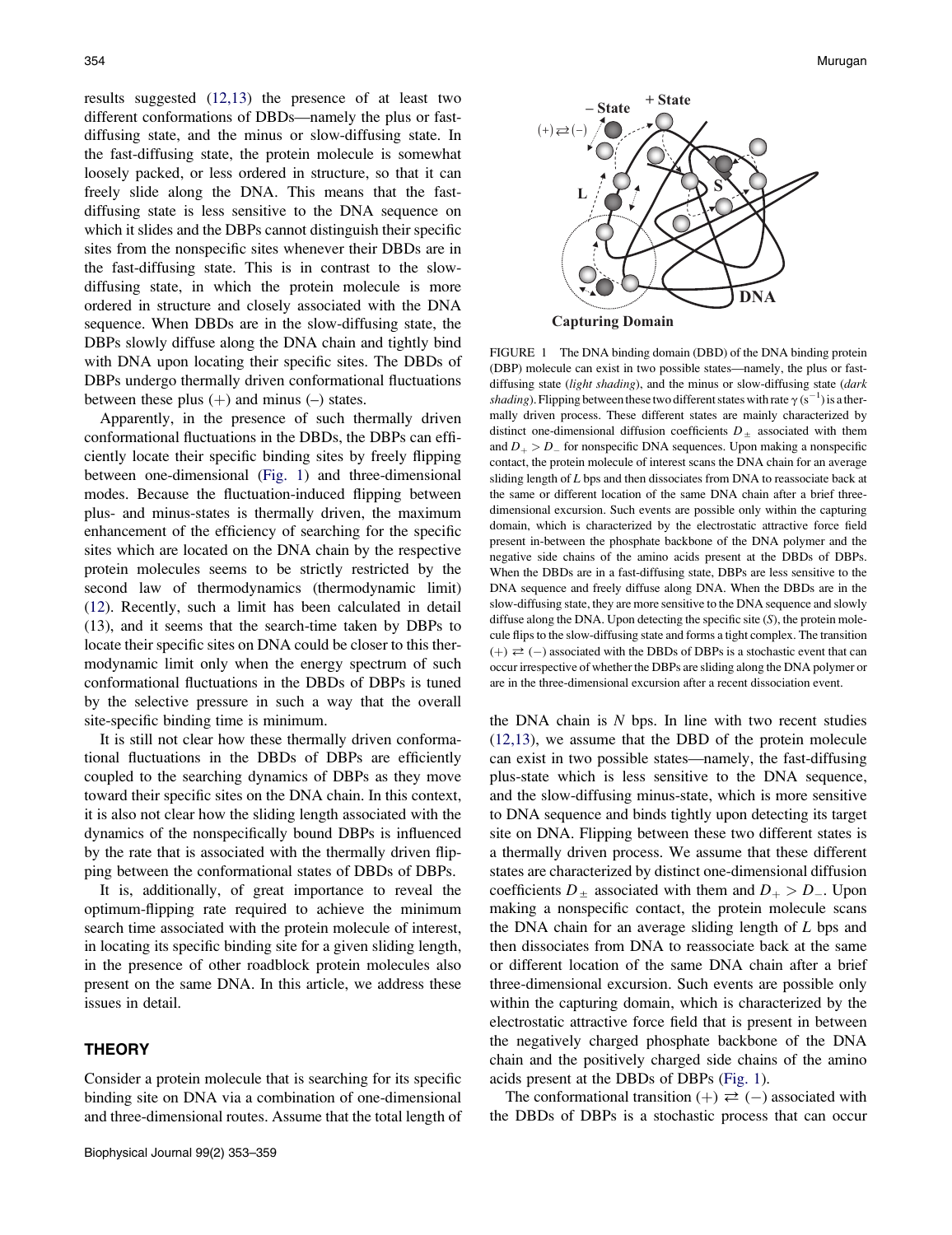irrespective of whether the DBPs are sliding along the DNA polymer or they are in the three-dimensional excursion after a recently occurred dissociation event. Clearly, (N/L) numbers of such dissociation-association events, which are followed by three-dimensional diffusion-mediated nonspecific binding events, are required by the protein molecule of interest to locate its specific binding site.

The overall search time  $\tau_s$  associated with the site-specific binding of the protein molecule of interest with the DNA chain can be given as  $\tau_s = (N/L)(\tau_L + \tau_{ns})$ , where  $\tau_L$  is the time that is required by the protein molecule to scan a sliding length of L bps and  $\tau_{ns}$  is the time that is required by the protein molecule to make a nonspecific contact with the DNA chain via three-dimensional diffusion. In the absence of the thermally driven conformational fluctuations in the DBDs of DBPs, the scan time  $\tau_L$  can be given [\(14–17](#page-6-0)) as  $\tau_{L\pm} \sim L^2 (6D_{\pm})^{-1}$ . In the presence of thermally driven flipping between plus-state and minus-state, the dynamics of the nonspecifically bound protein molecule of interest on the DNA chain can be described by the following coupled differential Chapman-Kolmogorov equation [\(14–17](#page-6-0)):

$$
\partial_t \begin{bmatrix} p_+(x, t | x_0, 0) \\ p_-(x, t | x_0, 0) \end{bmatrix} = \begin{bmatrix} -\gamma + (D_+/2) \partial_x^2 & \gamma \\ \gamma & -\gamma + (D_-/2) \partial_x^2 \end{bmatrix} \times \begin{bmatrix} p_+(x, t | x_0, 0) \\ p_-(x, t | x_0, 0) \end{bmatrix}.
$$
\n(1)

Here,  $p_{\pm}(x,t|x_0,0)$  is the probability of finding the protein molecule at the DNA position  $x$  at time  $t$  starting from the DNA position  $x_0$  at time  $t = 0$ , and  $\gamma$  is the transition rate associated with the thermally driven flipping between plusand minus-states of the DBDs of DBPs under consideration. The initial condition is

$$
p_{+}(x,0|x_0,0) = p_{-}(x,0|x_0,0) = \delta(x-x_0)/2,
$$

and boundary conditions can be given as

$$
[p_{+}]_{x=0} = [p_{-}]_{x=0} = [p_{+}]_{x=L} = [p_{-}]_{x=L} = 0.
$$
 (2)

The overall mean first passage time,  $\overline{T}(x)$ , which is required by the nonspecifically bound protein molecule to scan of L bps of the DNA chain in the presence of flipping dynamics between two different conformational states of DBDs, can be derived from the following backward-type differential Chapman-Kolmogorov equation [\(14–21](#page-6-0)):

$$
\begin{bmatrix} -\gamma + (D_+/2)d_x^2 & \gamma \\ \gamma & -\gamma + (D_-/2)d_x^2 \end{bmatrix} \begin{bmatrix} T_+(x) \\ T_-(x) \end{bmatrix} = -\begin{bmatrix} 1/2 \\ 1/2 \end{bmatrix}.
$$
\n(3)

Here, boundary conditions for Eq. 3 directly follow from Eq. 2:

$$
[T_{+}]_{x=0} = [T_{-}]_{x=0} = [T_{+}]_{x=L} = [T_{-}]_{x=L} = 0.
$$
 (4)

We should note that the overall mean first passage time that is required by the protein molecule to escape from the interval  $[0,L]$ , starting from the position x that is anywhere inside [0,L], can be given as

$$
\overline{T}(x) = T_+(x) + T_-(x).
$$

Using this, one can derive the solution of Eq. 3 corresponding to the boundary conditions, which are given by Eq. 4 as

$$
\overline{T}(x) = \frac{x(L-x)}{\overline{D}_A} + \frac{1}{8\gamma} \left(\frac{D_\delta}{\overline{D}_A}\right)^2
$$

$$
\times \left(1 - \frac{\sinh\left(2\sqrt{\gamma/\overline{D}_G}x\right) + \sinh\left(2\sqrt{\gamma/\overline{D}_G}(L-x)\right)}{\sinh\left(2\sqrt{\gamma/\overline{D}_G}L\right)}\right). \tag{5}
$$

Here, we have defined

$$
D_{\delta} = (D_{+} - D_{-}),
$$
  

$$
\overline{D}_{A} = (D_{+} + D_{-})/2,
$$

and

$$
\overline{D}_G = 2D_+D_-/(D_+ + D_-).
$$

The three-dimensional plot of  $\overline{T}(x)$  as a function of both the variables x and  $\gamma$  is shown in [Fig. 2](#page-3-0). One can derive many interesting results from Eq. 5 as follows. The initial position averaged mean exit time,  $T(L, \gamma)$ , which is required by the protein molecule of interest to scan an average sliding length of L bps before dissociating from the DNA chain in the presence of thermally driven conformational fluctuations of DBDs of DBPs, can be given as

$$
\widehat{T}(L,\gamma) = L^{-1} \int_0^L \overline{T}(x) dx = \frac{L^2}{6\overline{D}_A} + \frac{1}{8\gamma} \left(\frac{D_\delta}{\overline{D}_A}\right)^2
$$

$$
\times \left(1 + \frac{1 - \cosh\left(2\sqrt{\gamma/\overline{D}_G}L\right)}{L\sqrt{\gamma/\overline{D}_G} \sinh\left(2\sqrt{\gamma/\overline{D}_G}L\right)}\right). \tag{6}
$$

Noting the limits as

$$
\lim_{\gamma \to 0} \widehat{T}(L, \gamma) = \widehat{T}(L, 0) = L^2/({6\overline{D}_G})
$$

and

$$
\lim_{\gamma \to \infty} \widehat{T}(L, \gamma) = \widehat{T}(L, \infty) = L^2/(\widehat{6D}_A),
$$

one can conclude that upon increasing the flipping rate  $\gamma$  as  $\gamma \rightarrow \infty$ , the overall effective diffusion coefficient transform as  $\overline{D}_G \rightarrow \overline{D}_A$ , where  $\overline{D}_A \ge \overline{D}_G$  and we have  $\overline{T}(L,0) \ge$  $T(L, \infty)$ .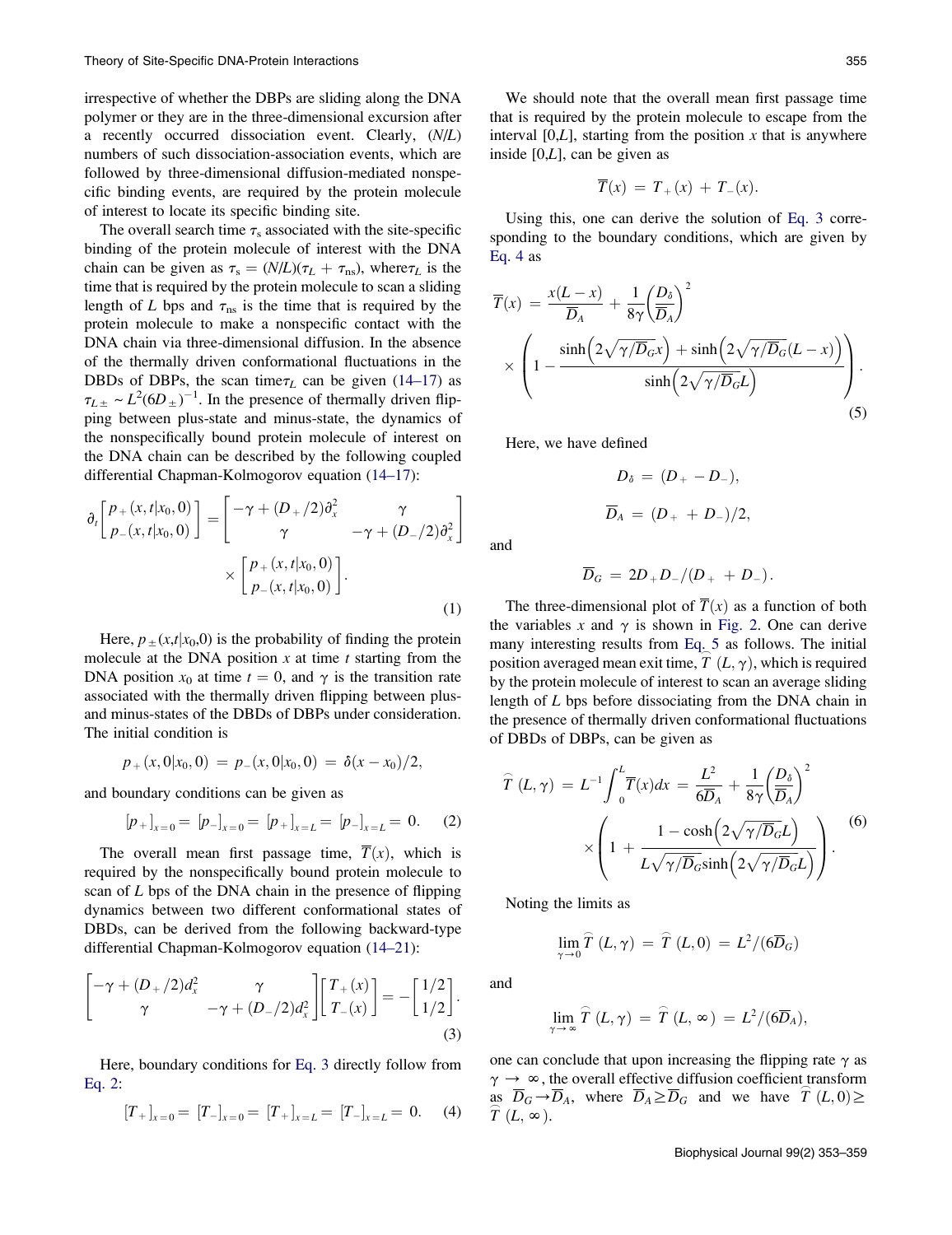<span id="page-3-0"></span>

FIGURE 2 Mean first passage time  $\overline{T}(x)$  (s) required by the protein molecule to escape from the interval [0,L] of the DNA chain as given by Eq. 5. Here we used the experimental values [\(11](#page-6-0)) of the lower and upper limits of the diffusion coefficients  $D_+ \sim 11.2 \times 10^5$  bps<sup>2</sup> s<sup>-1</sup> and  $D_{\text{1}} \sim 2.07 \times 10^3$  bps<sup>2</sup> s<sup>-1</sup>. We set the one-dimensional sliding length as  $L = 500$  bps. The variable x (bps) is the landing or initial position of the protein molecule inside the interval  $[0, L]$  and  $\gamma(s^{-1})$  is the rate of flipping between the plus  $(+)$  and minus  $(-)$  states of the DNA binding domain of the protein molecule.

From these limiting conditions, the maximum achievable reduction  $\eta$  of the search time upon coupling the thermally driven conformational fluctuations in the DBDs of DBPs with the search dynamics of protein molecules on the DNA chain can be given as

$$
\eta = \widehat{T}(x_a, \infty)/\widehat{T}(x_a, 0) = \overline{D}_A/\overline{D}_G \tag{7}
$$

$$
= (D_+ + D_-)^2/(4D_+D_-).
$$

The function  $\hat{T}(L,\gamma)$  is a monotonically decreasing one with  $\gamma$ , as  $\partial_{\gamma} \hat{T}(L, \gamma)$  vanishes only at the flipping rate  $\gamma = 0$ , which is a point of inflection. This follows from the fact that the solution to  $\partial_{\gamma}T(L, \gamma) = 0$  can be given as

$$
\gamma_{s} = 9\overline{D}_{G}(e^{2w_{r}}-1)^{2}/(4L^{2}(e^{2w_{r}}+4e^{w_{r}}+1)^{2}).
$$
 (8)

Here,  $w_r$  is the real root of

$$
we^{2w} + 4we^{w} + w - 3e^{2w} + 3 = 0,
$$

where  $w_r = 0$  and subsequently one finds that  $\gamma_s = 0$  and the second derivative will be

$$
\partial_\gamma^2 \widehat T\ (L,\gamma) < 0
$$

for all  $0 < \gamma < \infty$ . This means that the mean first passage time  $\overline{T}(L,\gamma)$  attains the minimum only in the limit  $\gamma \to \infty$ . It is evident from Eq. 6 that

$$
\left|\widehat{T}\left(L,\gamma\right)-\widehat{T}\left(L,\infty\right)\right|\to0
$$

only when  $\gamma \sim (\overline{D}_G/L^2)$ , which follows from the inequality condition that

Biophysical Journal 99(2) 353–359

$$
\left\{ L\sqrt{\gamma/\overline{D}_G}\sinh\left(2\sqrt{\gamma/\overline{D}_G}L\right)\right\}
$$
  

$$
\geq \left\{-1 + \cosh\left(2\sqrt{\gamma/\overline{D}_G}L\right)\right\},\right.
$$

where we have  $L > 0$ . This also means that the inequality

$$
\left\{ L\sqrt{\gamma/\overline{D}_G}e^{2\sqrt{\gamma/\overline{D}_G}L} \right\} \ge \left\{ -1 + e^{2\sqrt{\gamma/\overline{D}_G}L} \right\}
$$

holds true in the limit  $L \rightarrow \infty$ , and we find that

$$
\widehat{T}(L,\gamma) \to \widehat{T}(L,\infty)
$$

is faster when

$$
\gamma{\sim}\left(\overline{D}_{G}/L^{2}\right)
$$

and therefore,

$$
\gamma_{\rm opt} \sim \left( \overline{D}_G / L^2 \right).
$$

This is reasonable, because to make any significant effect on the overall scanning time, the timescale associated with the flipping dynamics of the DBDs must be much less than that of the timescale associated with the scanning dynamics of the DBPs along the DNA chain in the absence of conformational flipping. This means that the inequality

$$
\gamma_{\rm opt}{\sim}\left[\widehat{\boldsymbol{T}}\left(\boldsymbol{L},\boldsymbol{0}\right)\right]^{-1}
$$

should be true to attain the overall minimum scanning time  $T(L, \infty)$ . Here one should note that  $T(L, \gamma)$  is a monotonically increasing function of L and  $\partial_L T(L, \gamma) = 0$  only at  $L = 0$ , which follows from its solution that is given as

$$
L_s = w_l \sqrt{\overline{D}_G (4\gamma)^{-1}},
$$

where  $w_l$  is the real root of the equation

$$
3e^{2w}\overline{D}_{\delta}^2 + e^{2w}w^3\overline{D}_{G}\overline{D}_{A} - 6e^{w}w\overline{D}_{\delta}^2 + 2e^{w}w^3\overline{D}_{G}\overline{D}_{A} + w^3\overline{D}_{G}\overline{D}_{A} - 3\overline{D}_{\delta}^2 = 0.
$$
 (9)

Noting that  $w_l = 0$  for a sufficiently large sliding length L and when  $\gamma \sim (\overline{D}_G/L^2)$ , Eq. 6 can be approximated as follows, which in fact is clearly demonstrated in [Fig. 3:](#page-4-0)

$$
\widehat{T}(L,\gamma) \approx L^2/({6\overline{D}_A}) + (D_\delta/\overline{D}_A)^2 (8\gamma)^{-1} \Big(1 - \Big(L\sqrt{\gamma/\overline{D}_G}\Big)^{-1}\Big).
$$
\n(10)

One should note that the approximation given by Eq. 10 is not valid when  $\gamma < (\overline{D}_G/L^2)$ , which is apparent from [Fig. 3](#page-4-0). Upon substituting the expression for the one-dimensional scanning time,  $T(L, \gamma)$ , which is required by DBPs to scan L bps of the DNA chain given by Eq. 10 in the expression for the overall search time associated with the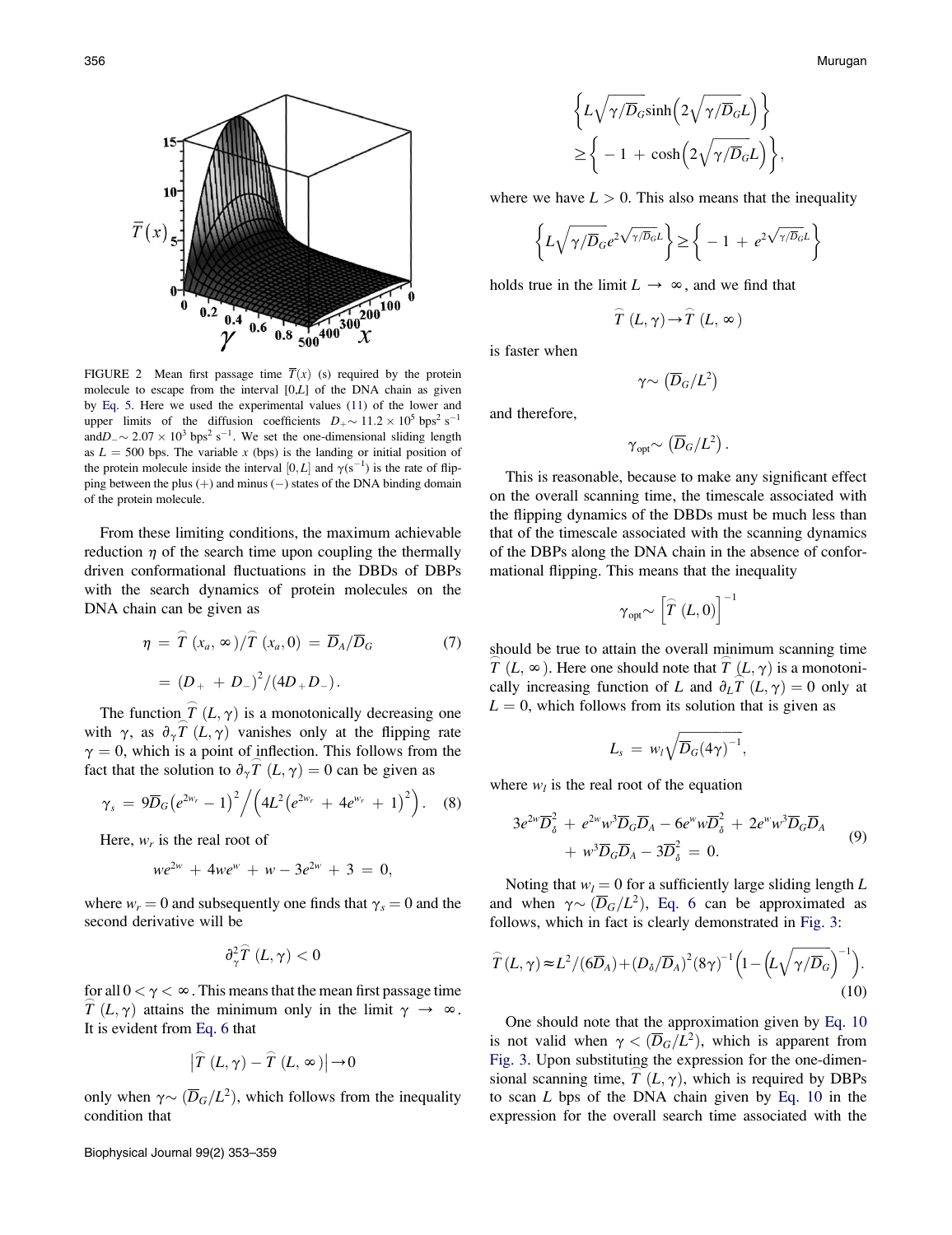<span id="page-4-0"></span>

FIGURE 3 Semilog plot of initial position averaged mean first-passage time  $T \rightarrow \hat{T}$   $(L, \gamma)$  (s) required to scan L bps of the DNA chain as a function of the flipping rate  $\gamma(s^{-1})$  associated with transition between the plus (+) and minus (-) states of the DNA binding domain of the protein molecule as given in Eq. 6 (solid line) and the approximation that is given by Eq. 10 (dotted line). Here we used the experimental values [\(11\)](#page-6-0) of the lower and upper limits of the diffusion coefficients  $D_{+} \sim 11.2 \times 10^5$  bps<sup>2</sup> s<sup>-1</sup> and  $D_{-} \sim 2.07 \times 10^3$  bps<sup>2</sup> s<sup>-1</sup> and we set the one-dimensional sliding length as  $L = 500$  bps. With this setting, we find that  $[\hat{T}(500,0)]^{-1} \sim 0.1 \text{ s}^{-1}$ , and clearly the optimum flipping rate  $\gamma_{\text{opt}}$  should be such that  $\gamma_{\text{opt}} \ge 10^2 [T (500, 0)]^{-1} \sim 10 \text{ s}^{-1}$  to attain the minimum possible scanning time of T  $(500, \infty)$  ~ 0.074 s.

protein molecule of interest to locate its specific binding site on the DNA chain of length N bps, we arrive at

$$
\tau_s(L,\gamma) = (N/L) \Big( \widehat{T}(L,\gamma) + \tau_{\text{ns}} \Big) \sim N(L/(6\overline{D}_A) + \sigma/L - \theta/L^2).
$$
 (11)

From Eq. 11, one can conclude that the overall minimum search time is  $\tau_s$  (*L*,  $\infty$ ). Here we have defined

$$
\sigma\,=\,\big((D_{\delta}/\overline{D}_{A})^{2}/(8\gamma)\,+\,\tau_{\text{ns}}\big)
$$

and

$$
\theta = (D_{\delta}/\overline{D}_{A})^{2} / (8\gamma\sqrt{\gamma/\overline{D}_{G}}).
$$

When  $\gamma \sim (\overline{D}_G/L^2)$ , the approximate optimum onedimensional sliding length  $L_{opt}$  that is required to achieve the overall minimum search time in the presence of thermally driven flipping of conformational states of DBDs of DBPs can be derived by solving  $\partial_L \tau_s (L, \gamma) = 0$  for L as

$$
L_{\rm opt} = \lambda^{1/3} + 2\sigma \overline{D}_A \lambda^{-1/3}.
$$

Here we have defined

$$
\lambda\,=\,2\sqrt{9\theta^2\overline{D}_A^2-2\sigma^3\overline{D}_A^3}-6\theta\overline{D}_A.
$$

From the limits of  $\hat{T}(L,\gamma)$  that is given in Eq. 6 as  $\gamma \to 0$ and  $\gamma \to \infty$ , one finds that

$$
\sqrt{6\overline{D}_A\tau_{\rm ns}}\!\leq\! L_{\rm opt}\!\leq\!\sqrt{6\overline{D}_G\tau_{\rm ns}},
$$

which depends on the value of the flipping rate. It is apparent from our earlier arguments that the overall possible minimum search time  $\tau_s(L,\infty)$  that is associated with the sitespecific binding of DBPs with the DNA chain can be achieved only when the flipping rate is such that

$$
\gamma_{opt}{\sim \left[ \widehat{T}\left( L,0\right) \right] ^{-1}}.
$$

Fig. 3 also suggests that

$$
\gamma_{\rm opt}\!\ge\!\Big\{10^2\Big[\widehat T\,\,(L,0)\Big]^{-1}\Big\}\,.
$$

In the presence of  $m$  numbers of roadblock protein molecules  $(9)$  $(9)$  on the same DNA chain, the sliding length L associated with the searching dynamics of the protein molecule of interest for its specific site that is located on the same DNA chain under consideration varies as  $L < Lm^{-1}$ . As a result, the optimum-flipping rate that is required to achieve the overall minimum search time varies with *m* as  $\gamma_{\text{opt}} \propto m^2$ .

### RESULTS AND DISCUSSION

Single-molecule experiments ([11\)](#page-6-0) on the diffusion of LacI repressor protein molecule on the stretched nonspecific DNA sequence revealed the values of the one-dimensional diffusion coefficient in a wide range from  $D_{-\infty}$  2.3 $\times$  $10^{-12}$  cm<sup>2</sup> s<sup>-1</sup> to  $D_+ \sim 1.3 \times 10^{-9}$  cm<sup>2</sup> s<sup>-1</sup>. By using the transformation 1 bps  $\sim 3.4 \times 10^{-8}$  cm, we find that  $D_+ \sim 11.2 \times 10^5$  bps<sup>2</sup> s<sup>-1</sup> and  $D_- \sim 2.07 \times 10^3$  bps<sup>2</sup> s<sup>-1</sup>. This observation suggests the possible existence of at least two different conformational states of DBDs with such different diffusion coefficients. However, such studies showed ([11](#page-6-0)) a unimodal type distribution of diffusion coefficients rather than a bimodal type distribution corresponding to these two different states. Analogous to the observations on the downhill folding proteins ([22\)](#page-6-0), the unimodal type distribution of the diffusion coefficients could be possible when the free energy barrier that separates these two different states of DBDs of DBPs is comparable with that of the thermal free energy. From single-molecule experiments, we also find  $(11)$  $(11)$  that the free sliding length  $L$  that is associated with the one-dimensional diffusion dynamics of the LacI protein molecule on a stretched nonspecific DNA chain ranges from  $L_{\text{min}} \sim 120$  nm to  $L_{\text{max}} \sim 2920$  nm. By using the transformation rule 1 bps  $\sim 0.34$  nm, we find that these lengths correspond to  $L_{\text{min}} = 353$  bps and  $L_{\text{max}} \sim 8588$  bps, respectively. Upon substituting these values in the expression for the optimum flipping rate

$$
\gamma_{\rm opt}\!\ge\!\Big\{10^2\Big[\widehat{\cal T}\,\left(L,0\right)\Big]^{-1}\Big\}
$$

required to attain the minimum possible overall search time, we find that  $\gamma_{\text{opt}}$  ranges from ~0.03 s<sup>-1</sup> to ~20 s<sup>-1</sup> for a stretched nonspecific DNA chain. One should note that the in vivo experiments [\(23](#page-6-0)) at single-cell and singlemolecule levels showed an effective diffusion coefficient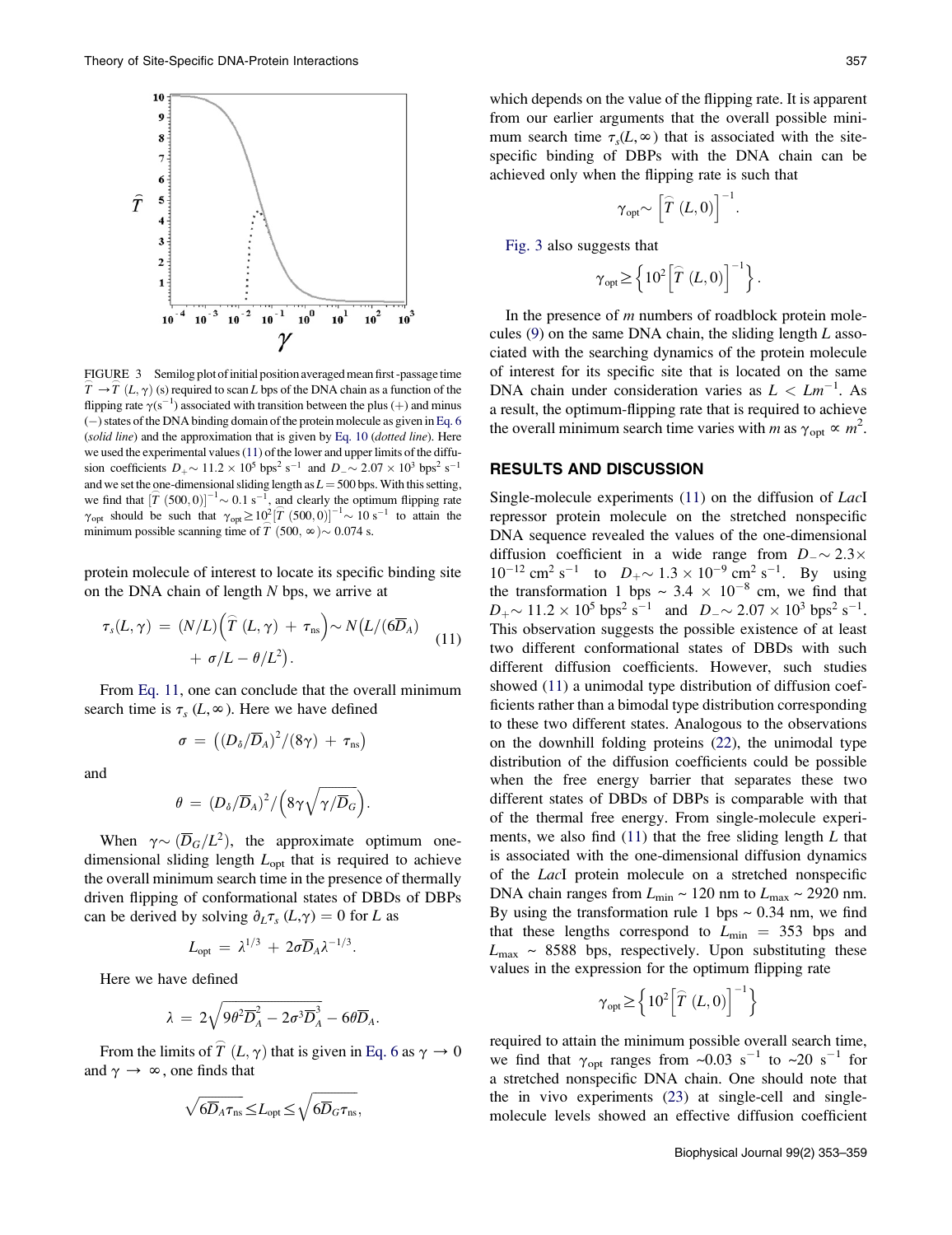<span id="page-5-0"></span>that is associated with the one-dimensional diffusion dynamics of the DBP of interest on the DNA chain as  $\overline{D}_G$   $\sim$  0.046  $\mu$ m<sup>2</sup> s<sup>-1</sup>  $\sim$  4  $\times$  10<sup>5</sup> bps<sup>2</sup> s<sup>-1</sup> and the corresponding optimum flipping rate  $\gamma_{opt}$  ranges from ~3 s<sup>-1</sup> to  $\sim$ 1926 s<sup>-1</sup>. In this context, we should note that the *Escheri*chia coli bacterial cell contains the genomic DNA chain ([24–27\)](#page-6-0) of length  $N \sim 4.6 \times 10^6$  bps that is loaded with  $m \sim 3 \times 10^4$  numbers of roadblock protein molecules ([25,26](#page-6-0)) in its logarithmic growth phase. This mean that the sliding length associated with the one-dimensional diffusion dynamics of the protein molecule of our interest on the same DNA chain will be  $L \sim 10^2$  bps. When the effective diffusion coefficient associated with the one-dimensional dynamics of the protein molecule of interest on the genomic DNA chain inside the *E*. *coli* cell is in the order of  $\overline{D}_G$   $\sim 0.046 \ \mu \text{m}^2 \text{ s}^{-1}$ , then the optimum rate that is associated with the conformational flipping of DBDs of the nonspecifically bound DBPs to achieve the overall minimum search time becomes  $\sim$ 2.4  $\times$  10<sup>4</sup> s<sup>-1</sup>. This is clearly within the physiologically relevant timescales.

From the theory of reaction rates, we find the general expression for the flipping rate to be

$$
\gamma\,=\,\gamma_0\textit{e}^{-\textit{E}_{RT}}\big(s^{-1}\big),
$$

where  $E_{RT}$  is the free energy barrier associated with the flipping transition that is measured in terms of RTs  $(1 RT \sim$ 0.591 kcal/mol at 298 K) at a given temperature and  $\gamma_0$  is the flipping rate when  $E_{RT} \rightarrow 0$ . Analogous to the downhill folding rate limit, one can conclude that the rate that is associated with the thermally driven flipping between the plusand minus-states of DBDs of DBPs will be  $\sim 10^6$  s<sup>-1</sup> when these states are separated by a free energy barrier  $E_{\rm RT}$ , which is comparable with that of the thermal free energy [\(27,28\)](#page-6-0). Under such conditions the flipping rate will be closer to

$$
\gamma = \gamma_0 \sim 10^6 \text{ s}^{-1},
$$

which is much higher than that of the required optimum-flipping rate  $\gamma_{\text{opt}} \sim 2.4 \times 10^4 \text{ s}^{-1}$  for the genomic DNA of the bacterium E. coli. One also should note that this value of the flipping corresponds to a barrier height of  $E_{\rm RT} \sim 3.7 RT$ , which is  $\sim$ 2.2 kcal/mol at  $T = 298$  K. In general, we have

$$
E_{\rm RTO}\!\leq\!\ln\!\left(10^{-2}L^2\gamma_0/(6\overline{D}_G)\right),
$$

where  $E_{\text{RTO}}$  is the optimum barrier height (kcal/mol) that separates the plus- and minus-states of DBDs of DBPs to achieve a one-dimensional sliding length of L bps along the DNA chain (Fig. 4). Because the barrier height of a downhill folding protein will be  $\leq$  3 RT, upon solving

$$
3 \leq \ln\left(10^{-2}L^2\gamma_0/(6\overline{D}_G)\right)
$$

for  $L$  as well as from Fig. 4 we find that the corresponding free sliding length L should be such that  $L \leq 70$  bps under in vivo conditions. These results further suggest that the



FIGURE 4 Optimum required free energy barrier  $E_{\text{RTO}}$  (RTs where 1  $RT \sim 0.591$  kcal/mol at 298 K) that separates the plus (+) and minus (-) states of the DNA binding domains (DBDs) for a given sliding length L (bps). Here we used the in vivo effective diffusion coefficient  $\overline{D}_G$   $\sim$  0.046  $\mu$ m<sup>2</sup> s<sup>-1</sup> ([18\)](#page-6-0) and the folding rate limit for a downhill folding [\(21\)](#page-6-0) protein as  $\gamma_0 \sim 10^6 \text{ s}^{-1}$  and the barrier height is given by the expression  $E_{\rm RTO} \leq \ln(10^{-2}L^2\gamma_0/6\overline{D}_G)$  (solid line). Because the barrier height of a downhill folding protein will be  $\leq$  3 RT, we find that the corresponding optimized sliding length L of proteins on DNA should be such that  $L \leq$ 70 bps under in vivo conditions.

in vivo conditions of  $E$ . *coli* bacterial cell are optimized by the evolution to attain the maximum efficiency of searching for the specific sites on DNA, by effectively coupling the thermally driven conformational fluctuations in the DBDs of DBPs with the one-dimensional diffusion dynamics of the protein molecules along the DNA chain.

### **CONCLUSIONS**

In summary, in this article we have developed a theory that explains how the thermally driven conformational fluctuations in the DBDs of DBPs are effectively coupled to the one-dimensional diffusion-mediated search dynamics of DBPs for their cognate sites on the DNA chain. Our theory suggested that the optimum rate associated with the flipping of conformational states of DBDs beyond which the maximum search efficiency of DBPs is achieved varies with the one-dimensional sliding length L as  $\gamma_{\text{opt}} \propto L^{-2}$ and with the number of roadblock protein molecules present on the same DNA *m* as  $\gamma_{opt} \propto m^2$ . The required free energy barrier that is associated with this flipping transition seems to be varying with L as  $E_{\text{RTO}} \propto \ln L^2$ . When the barrier height is comparable with that of the thermal free energy as in case of downhill folding proteins, then our theory predicts the possible value of L under in vivo conditions as  $L \leq 70$  bps.

#### **REFERENCES**

- 1. Levin, B. 2003. Genes VIII. Prentice Hall, New York.
- 2. Ptashne, M., and A. Gann. 2001. Genes and Signals. Cold Spring Harbor Laboratory Press, Cold Spring Harbor, NY.